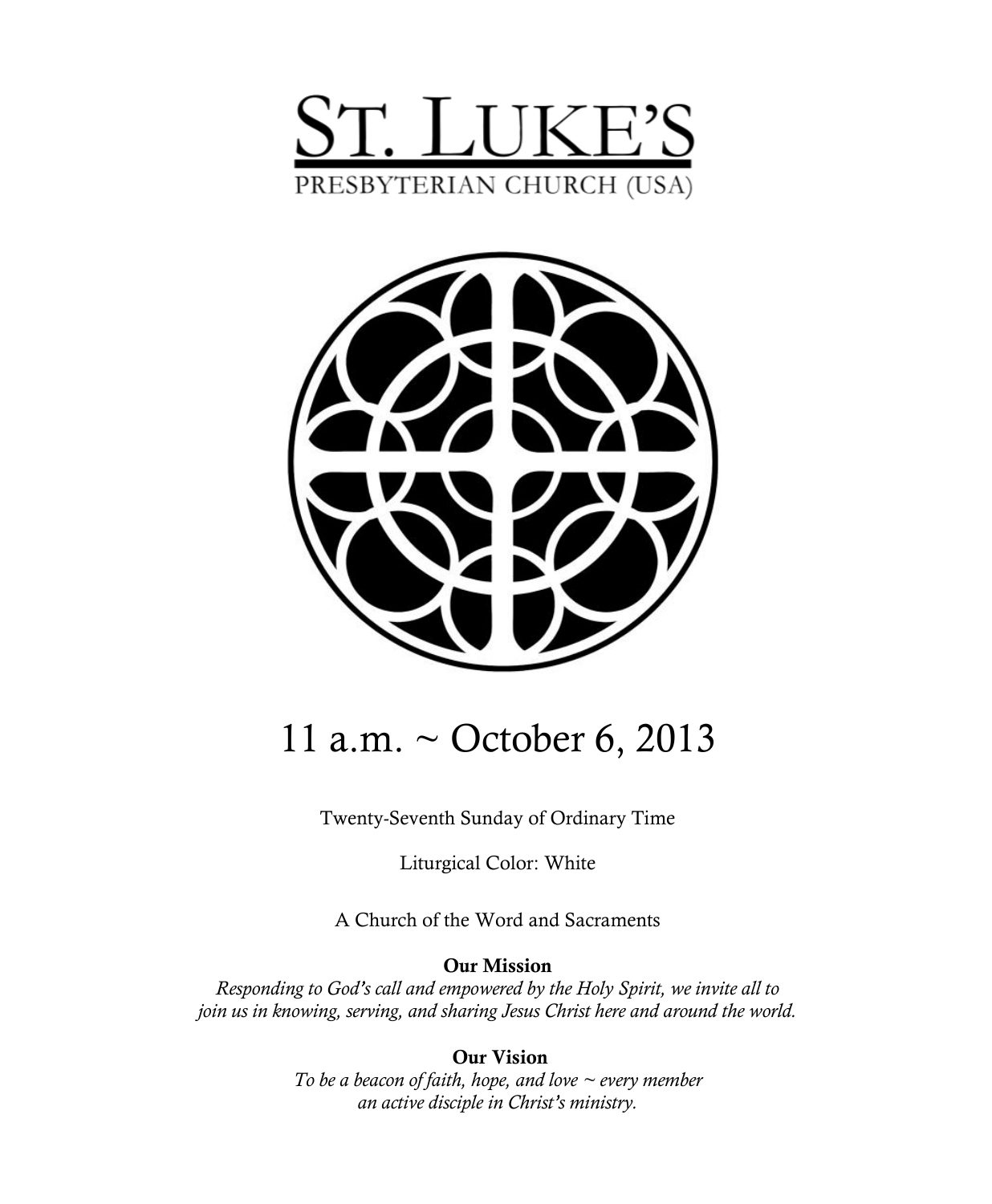## We Assemble in God's Name

### In Preparation for Worship

*We shall dwell in Your house forever, O God, and seek to live upright and blameless lives in Christ Jesus, our guide. You show us Your mercy. Christ teaches us justice. We live by Your Spirit, Who enlightens our way. Blessed Trinity, You do not forsake us. We can walk with integrity because of Your love. Hear our glad praises as we enter Your sanctuary. You are worthy of all the glory Your children can bring. Amen.*

### Gathering Prayer of Adoration Wayne Radloff

Prelude *Procession* Léon Boëllmann

\*Call to Worship Lamentations 3

- Leader: The steadfast love of the Lord never ceases, with mercies that are new every morning.
- **People: Great is Your faithfulness, O God, and the source of all hope.**
- Leader: You are good to those who wait upon You, O God, and whose souls seek the Lord.
- **People: It is good that one should wait quietly for the salvation of the Lord.**
- **All: Let us worship God!**

 **†**\*Processional Hymn #489 *Open Now Thy Gates of Beauty* UNSER HERRSCHER

Celebration of Community Phil Brown Minute for Commitment Chris Wiseman

\*Invitation to Confession *O Lord Hear My Prayer* Jacques Berthier



2 **\*congregation standing;** † **seating of worshippers.**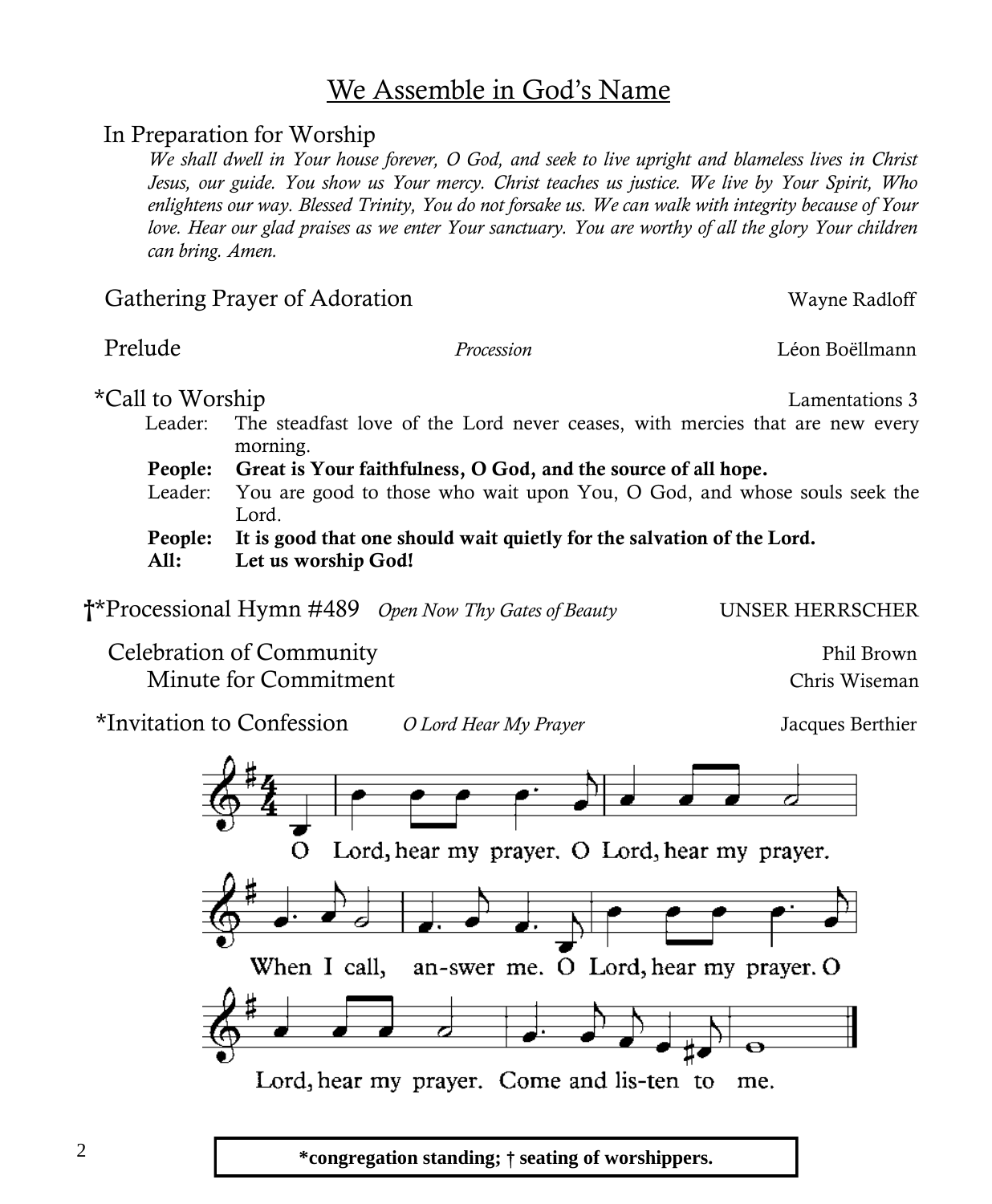\*Call to Prayer

Leader: The Lord be with you. **People: And also with you.** Leader: Let us pray.

### \*Prayer of Confession (in unison)

**O God, Who by Your Spirit can rekindle the embers of faith, purge us of all sin and make of us obedient servants. We are guilty of pushing You to life's periphery. We serve You only when it seems convenient. We follow the Christ when it is to our benefit. We call on the Spirit when our own efforts fail. Remake us in Your image of righteousness, and teach us the meaning of discipleship. Amen.**

\*Assurance of Forgiveness

#### **†**\*Gloria Patri

**Glory be to the Father, and to the Son, and to the Holy Ghost; as it was in the beginning, is now, and ever shall be, world without end. Amen. Amen.**

# We Hear God's Word Proclaimed

Children are always welcome to stay in worship. However, if you prefer, parents of children may take them to the nursery. Parents of children in pre-k and kindergarten may take them to the Faithful Friends Class in Room 121.

Old Testament Reading *Psalm 112:1-10* Parker Cutler

Page 529 Leader: The Word of the Lord. **People: Thanks be to God.** 

(Parents may return to their seats following the Old Testament reading.)

New Testament Reading *2 Corinthians 9:6-10* Phil Brown

Page 1008-1009 Leader: The Word of the Lord. **People: Thanks be to God.**

Sermon Phil Brown

Tell Us Our Story **Catherine Anne Thomas** Catherine Anne Thomas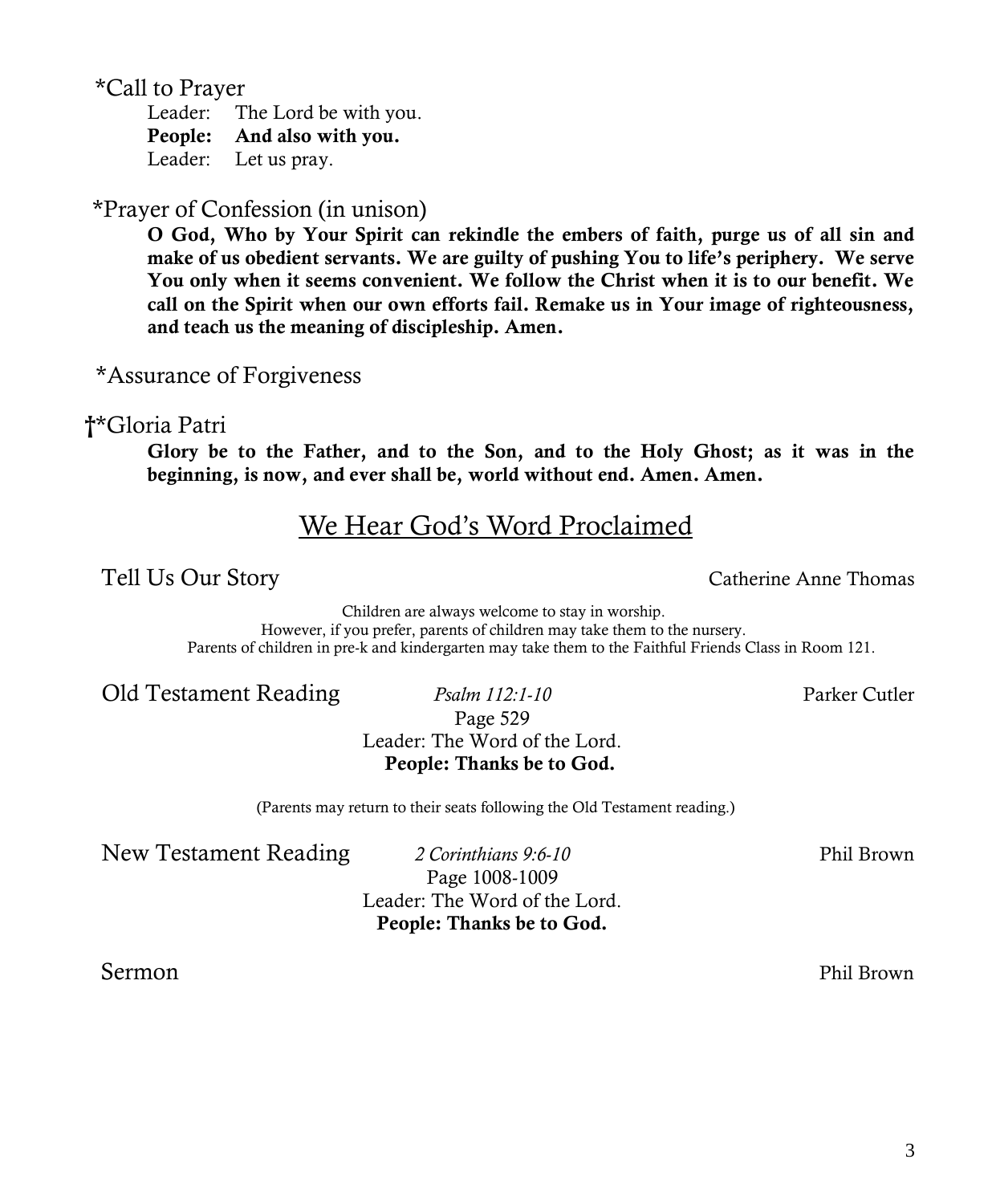### We Respond to God's Word

#### \*Nicene Creed (in unison) Bona Allen

**We believe in one God, the Father, the Almighty, maker of heaven and earth, of all that is, seen and unseen. We believe in one Lord, Jesus Christ, the only Son of God, eternally begotten of the Father, God from God, Light from Light, true God from true God, begotten, not made, of one Being with the Father; through Him all things were made. For us and for our salvation He came down from heaven, was incarnate of the Holy Spirit and the Virgin Mary and became truly human. For our sake He was crucified under Pontius Pilate; He suffered death and was buried. On the third day He rose again in accordance with the Scriptures; He ascended into heaven and is seated on the right hand of the Father. He will come again in glory to judge the living and the dead, and His kingdom will have no end. We believe in the Holy Spirit, the Lord, the giver of life, Who proceeds from the Father and the Son, Who with the Father and the Son is worshipped and glorified. Who has spoken through the prophets. We believe in one holy catholic and apostolic church. We acknowledge one baptism for the forgiveness of sins. We look for the resurrection of the dead, and the life of the world to come. Amen.**

| Offering & Offertory | Gracious Spirit, Dwell with Me | ADORO TE DEVOTE   |
|----------------------|--------------------------------|-------------------|
|                      | Chancel Choir                  | arr. K. Lee Scott |
|                      |                                |                   |

Gracious Spirit, dwell with me, I would gracious be. Help me now Thy grace to see, I would be like Thee. And, with words that help and heal, Thy life would mine reveal. And, with actions bold and meek, for Christ, my Savior, speak. Truthful Spirit, dwell with me, I would truthful be. Help me now Thy truth to see, I would be like Thee. And, with wisdom kind and clear, Thy life in mine appear. And, with actions brotherly, speak Christ's sincerity. Holy Spirit, dwell with me, I would holy be. Show Thy mercy tenderly, make me more like Thee. Separate from sin, I would and cherish all things good. And whatever I can be give Him who gave me Thee. Mighty Spirit, dwell with me, I would mighty be. Help me now Thy pow'r to see, I would be like Thee. 'Gainst weapons hell can wield, be Thou my strength and shield. Let Thy word my weapon be, Lord, thine the victory. Gracious Spirit, dwell with me, I would be like Thee!

#### \*Doxology

#### **Praise God, from Whom all blessings flow; Praise Him, all creatures here below; Praise Him above ye heavenly host; Praise Father, Son, and Holy Ghost. Amen.**

#### The Lord's Supper

When coming forward for Communion, please kneel at the closest available space to the center aisle. If you would like to be served where you are sitting, please raise your hand as the communion servers come down the center aisle and you will be served by intinction (dipping the bread in the cup). Everyone is invited to participate in the sacrament. Children who have discussed the sacrament with their parents and/or a pastor are welcome. A server with gluten-free bread will be standing toward the center aisle on the pulpit side of the communion rail. If you prefer gluten-free bread, please indicate your preference to this server. *Parents, please note the center rings of the communion are filled with wine. Only the outer ring is filled with grape juice.*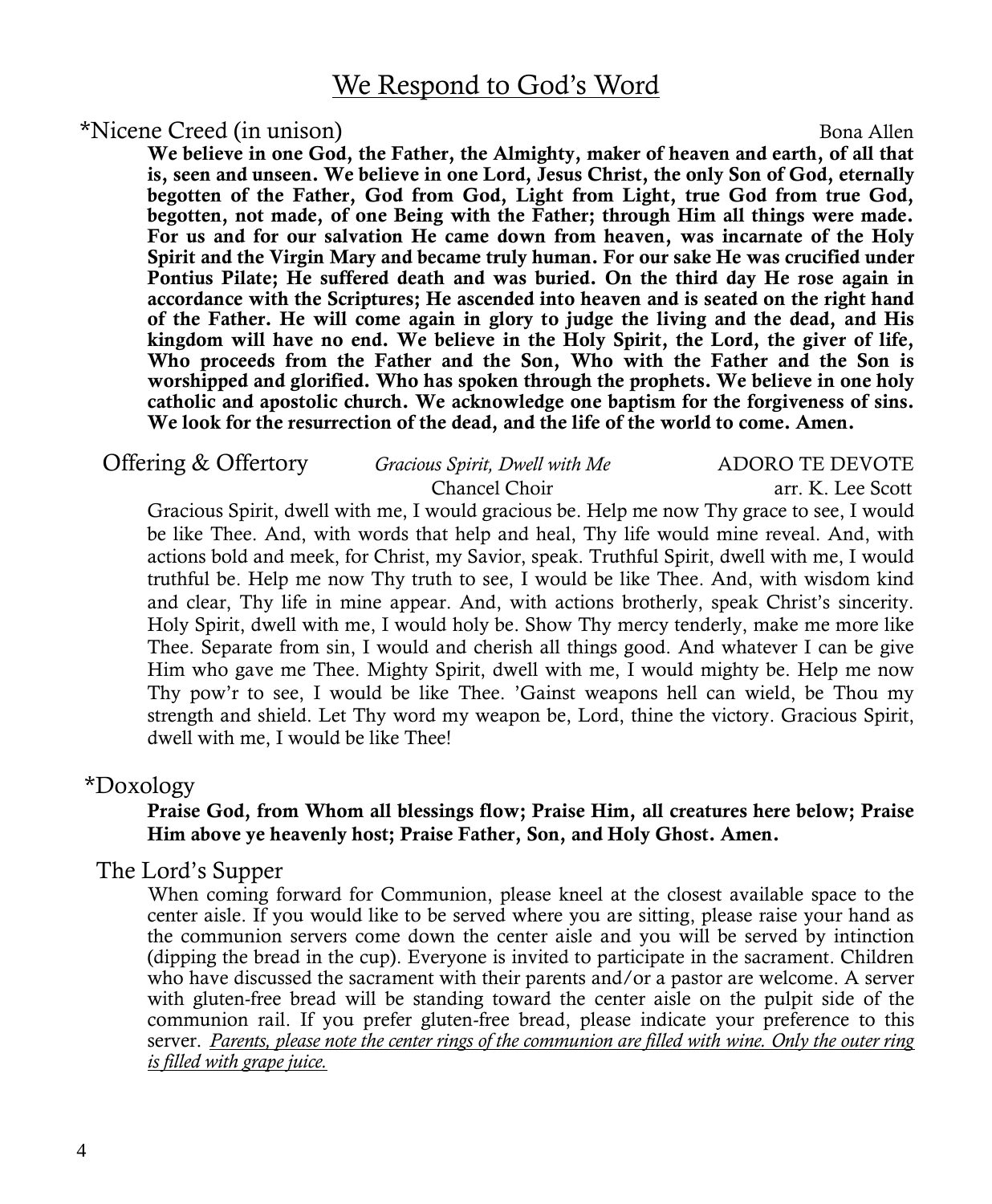*Song of Hope* CANTO DE ESPERANZA Chancel Choir

Morning Prayer & The Lord's Prayer

**Our Father Who art in heaven, hallowed be Thy name. Thy kingdom come, Thy will be done, on earth as it is in heaven. Give us this day our daily bread; and forgive us our debts, as we forgive our debtors; and lead us not into temptation, but deliver us from evil. For Thine is the kingdom and the power and the glory, forever. Amen.**

### We Go in God's Name

 \*Sending Hymn #276 *Great is Thy Faithfulness* FAITHFULNESS \*Benediction Response *What Does the Lord Require?* Jim Strathdee Chancel Choir What does the Lord require of you? To seek justice and love kindness and walk humbly with your God. *(Micah 6:8)*

Worship Notes: Today is World Communion Sunday in the Christian Church. The music selections this morning include music from France, Argentina, Spain, England and the United States. Also, as a visible expression of our unity in Christ throughout the Christian Church, the four loaves in the center of the communion table are from Kingswood Methodist Church, Mt. Carmel Methodist Church, St. Patrick's Episcopal Church, and St. Luke's.

Serving Today **Acolytes:** Crucifer: Scott Whitener, Candle Lighter: Catherine Gorman, Bible Bearer: Brian Whitener, Bell Ringer: Emily Vail **Faithful Friends:** Sally & Rand Birsinger **Chancel Guild:** Ted & Mary Guerrant **Communion Servers:** Dave Elkins, Captain; Bona Allen, Louanne & Parker Cutler, Chris & David Wallace **Greeters:** Peter & Christy Keohane, Bob & Margie Starling **Continental Breakfast:** Kerry, Anthony, Pierce & Ryan Fernandez **Nursery Supervisor:** Niki Rabren **Open/Close:** Miles Young **Sound Crew:** Lindsay Ballow **Ushers:** Paula Humer - captain; Samantha Holley, Jennifer, Russell, Hayley & Christopher Wolfe

\*Benediction

\*Postlude *Antiphon* Marcel Dupré

Communion Music *Sheaves of Summer* UNA ESPIGA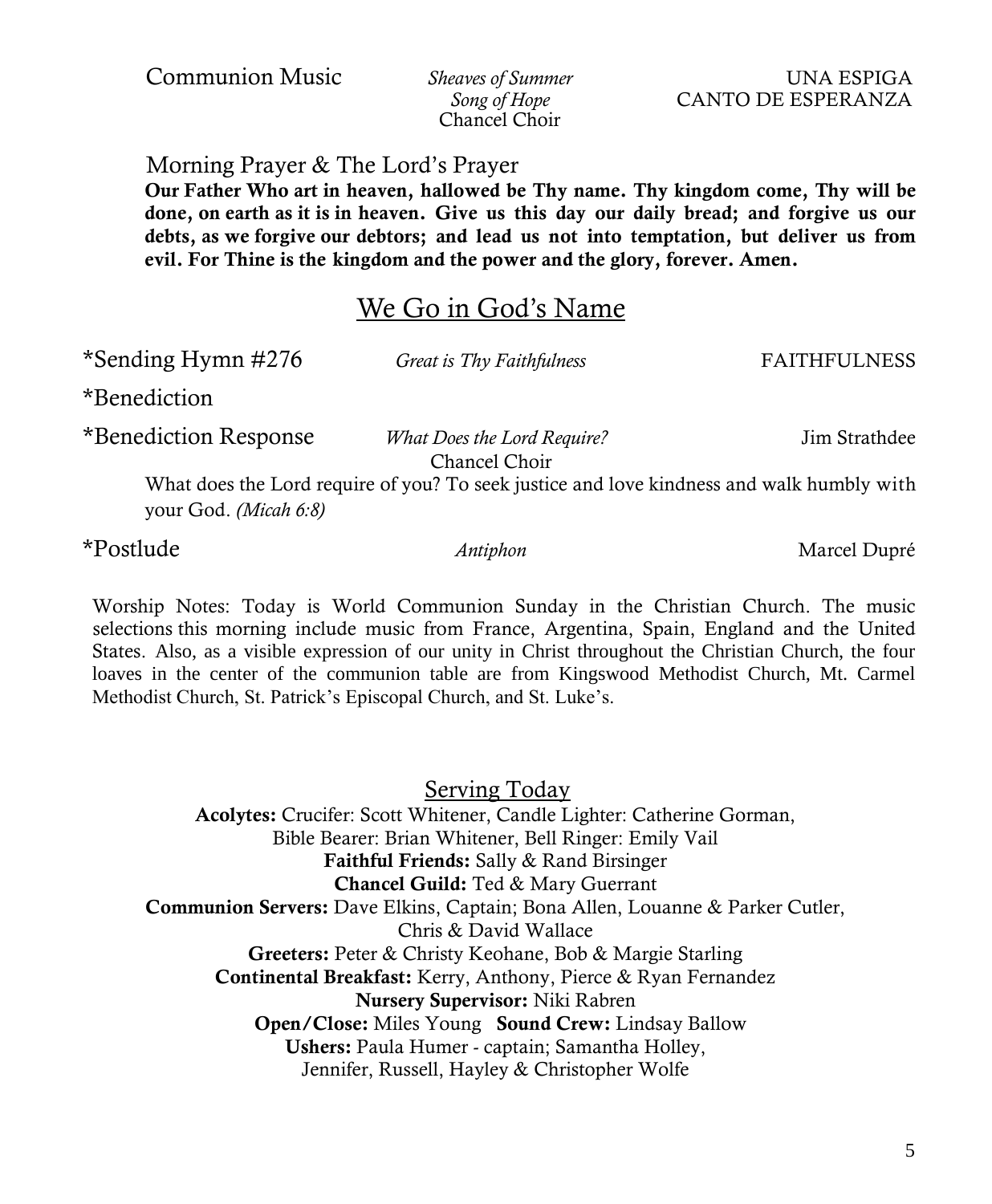**Commitment, "Overflowing with Thanksgiving":** What are you thankful for? The Lord has blessed the congregation of St. Luke's in so many ways that we are able to be a blessing to others. In *2 Corinthians 9:12, Paul says "This service that you perform is not only supplying the needs of the Lord's people but is overflowing in many expressions of thanks to God."* In recognition of all God's blessings upon us, our time, talent, and treasure commitment campaign theme is *Overflowing with Thanksgiving*.

During October, we invite you to think about what St. Luke's means to you. How do and how will you overflow with expressions of thanks to God?

St. Luke's pastors and Church officers made their pledges during the officer's retreat on Saturday, September 28. We ask that you join us by prayerfully considering your time, talent and treasure commitment. Please bring your pledge form to offer at the **8:30 a.m. or 11:00 a.m. service on October 27, 2013**. Alternatively, you can submit your pledge at [commitment@slpres.org.](mailto:commitment@slpres.org) We will celebrate our commitments with a reception on Sunday, November 3rd after the 11:00 a.m. service.

Please pick up your pledge packets today at the table in the main lobby. These packets will be available in the main lobby through Sunday, October 13. After that the remaining packets will be mailed. Help us conserve our postage costs by picking yours up during this coming week.

**Peacemaking Offering, Today:** The Peacemaking Offering supports the peacemaking efforts of the church at every governing body level and provides an opportunity to witness to God's gift of peace in the world. As Presbyterians enter this Season of Peace, the people of Syria are on our hearts and minds. Please stand in the gap to promote peace and to offer healing and assistance to meet the most vulnerable of the Syrian people by designating your gift to the "crisis in Syria". There will be special envelopes in the pew racks for you to make your donation.

**Inquirers' and New Members' Class:** Our next series of classes will be held every Sunday, **October 13 through November 10**, from 9:30 to 10:30 a.m. in the Session Room, #109. The class will be led by Jason Whitener and St. Luke's members. If you are interested in knowing more about St. Luke's and/or want to join the church and be part of this class, please contact Jason at jasonwhitener@slpres.org or 770-393-1424 ext. 223.

**Congregational Meeting, October 27:** The Session of St. Luke's has called a congregational meeting following the 11 a.m. worship service on October 27, 2013. The purpose of this meeting is to elect the at-large congregational members of the 2014 Officer Nominating Committee.

# KNOW

**FEAST for ALL!** More details are in the brochures which can be found on our website, [www.slpres.org,](http://www.slpres.org) in the lobby, in the narthex, or in the Sheppard Hall lobby. You can also sign up weekly on the blue pew cards, or call Sally Hawkins in the church office by noon on Monday. To access the menu for Wednesday Night Dinners go to http://www.slpres.org/fellowship.asp and click on "click here to view Fall 2013 menu" or check a copy of the menu on the lobby bulletin board.

**Mom's Group Fall Study, "Sticky Faith":** For moms of infants through elementary age and beyond. We will meet every Wednesday through November 6, from 10 - 11 a.m. Child care is available with a reservation. Contact Shannon Dill, shannondill@slpres.org, to register!

**Men's Bible Study:** Meets every Friday, year round, 6:40 - 8 a.m. in the Parlor, Room 145, and is led by Dave Elkins. Gather with other men before you start your day to share in Bible study and fellowship. We are studying First John.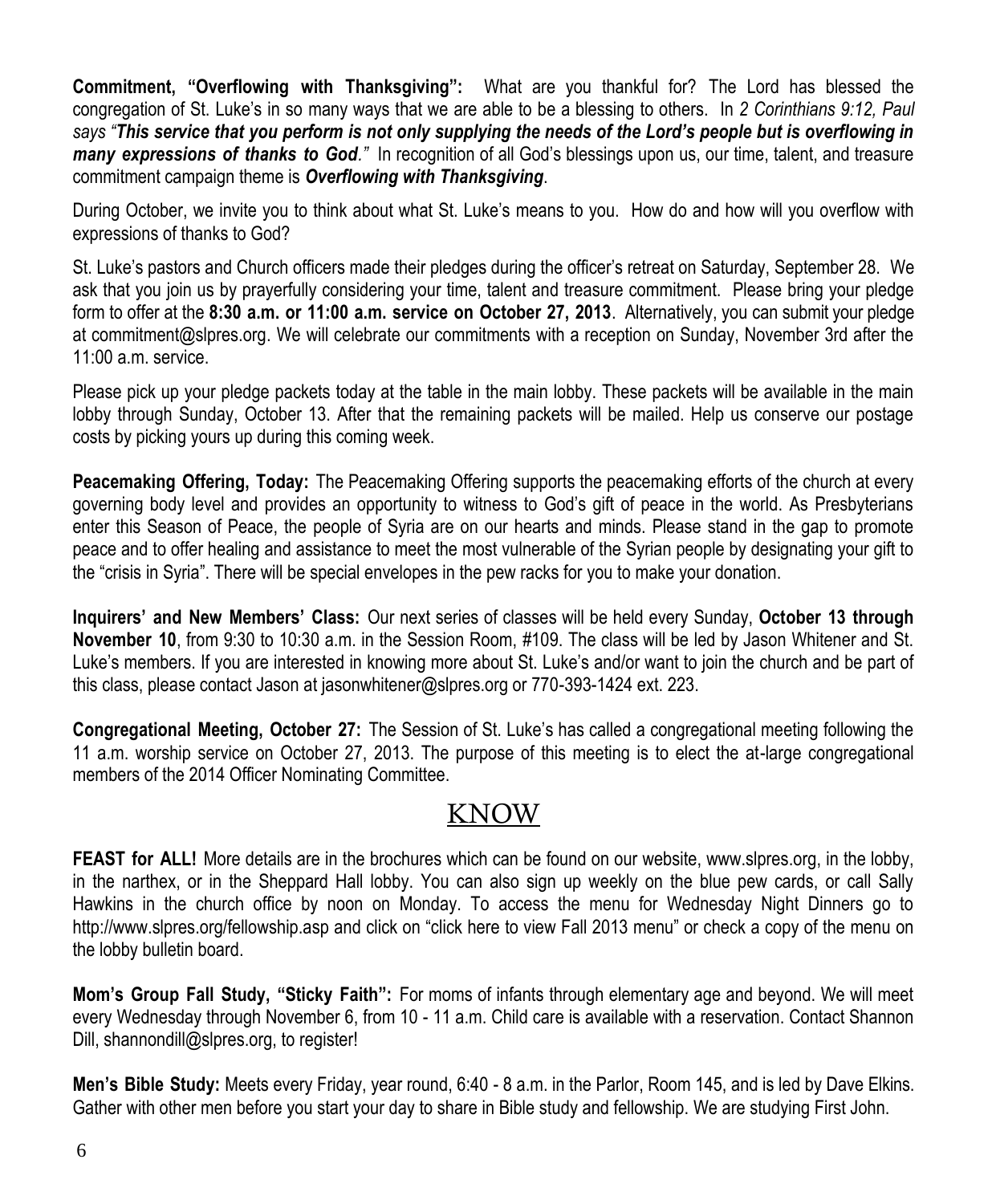**Cursillo:** The next Cursillo Weekend is **Thursday, October 31 through Sunday, November 3, 2013** at the Pinnacle Retreat Center in Clayton, Georgia. What is Cursillo? Cursillo is a three-day, lay-led spiritual renewal weekend that presents a short course in living life in Christ to help Christians become more deeply rooted in their faith by focusing on God's unconditional love and Christ's call to service. Cursillo is not designed to change what you believe, but to help you realize the full abundance and grace of that belief. It has also been described as three days of singing, worship, laughter, prayer, fellowship, and thinking about what God has planned for you. Contact: Debi ([debi.elkins@att.net\)](mailto:debi.elkins@att.net) and Dave Elkins [\(d.elkins@att.net\)](mailto:d.elkins@att.net) at 770-458-6415; or anyone at SLPC who has attended; or see the website for more information: [www.g](http://www.signupgenius.com/go/805084CAFAF28A75-slpc3)eorgiapresbyteriancursillo.com.

#### *Adult Sunday School ~ Next Sunday ~ 9:30-10:30 a.m.*

**Faith Foundations, Room 232:** We are studying the Gospel of Matthew with emphasis on the Church as an earthly manifestation of the kingdom of God. Lesson: Dawn of the Messianic Age.

**FINCH (Families in Christ), Room 203:** This class brings together parents and adults to learn and grow in their faith and their ability to share that faith with their families. We are currently studying the video series "Basic" which explores the basics of the Church as scripture intended it to be. The author says, "God doesn't want us to have to follow Him alone. This is why He gave us the church."

**The New Testament - The Historical Jesus,** Room 145, Parlor: This is a series of DVD lectures by Professor Bart D. Ehrman, James A. Gray Distinguished Professor at the University of North Carolina at Chapel Hill. Dr. Ehrman's lectures will extend into early December, 2013.

**Seasons of the Spirit, Room 231-233:** A biblically-based discussion class following the revised common Lectionary. Lesson: Do we experience correctly the freedom we have in Jesus Christ? ( 2 Timothy 2:8-15)

**Soul Food, Room 235, Finding Sustenance for Faithful Living:** Fellowship, study and discussion on a range of topics related to spirituality in our lives. The "Thoughtful Christian" curriculum provides the source material for this class.

Questions? Contact Shannon Dill, shannondill@slpres.org or 770-393-1424 ext. 229.

**Marta Breeze Cards:** During the summer months, four Sunday School classes - Faith Foundations, The New Testament, Seasons of the Spirit, and Soul Food - have contributed \$450 toward Marta Breeze Cards for Journey, formerly called the Druid Hills Men's Night Shelter. Journey can purchase the tickets at half price, so we have donated money for the men to take 300 trips on Marta!

#### *St. Luke's Presbyterian Women (SLPW)*

**Circle Meetings** (All Circle meetings are held in the Parlor, Room 145.) **Monday, October 7,** 9:30-11 a.m. (Child care is available for this circle.) **Monday, October 7,** 7:30-9 p.m. **Tuesday, October 8**, 9:30-11 a.m.

**Circle item for October:** Contributions to the Thank Offering. **Book Study:** *"Namesake: When God Rewrites Your Story"* by Jessica LaGrone. Lesson: Chapter 1: Believe God and Wait on Him, the story of Abraham and Sarah.

Questions? Contact Ellen Womack, Moderator, at epwomack@bellsouth.net or 770-913-0314.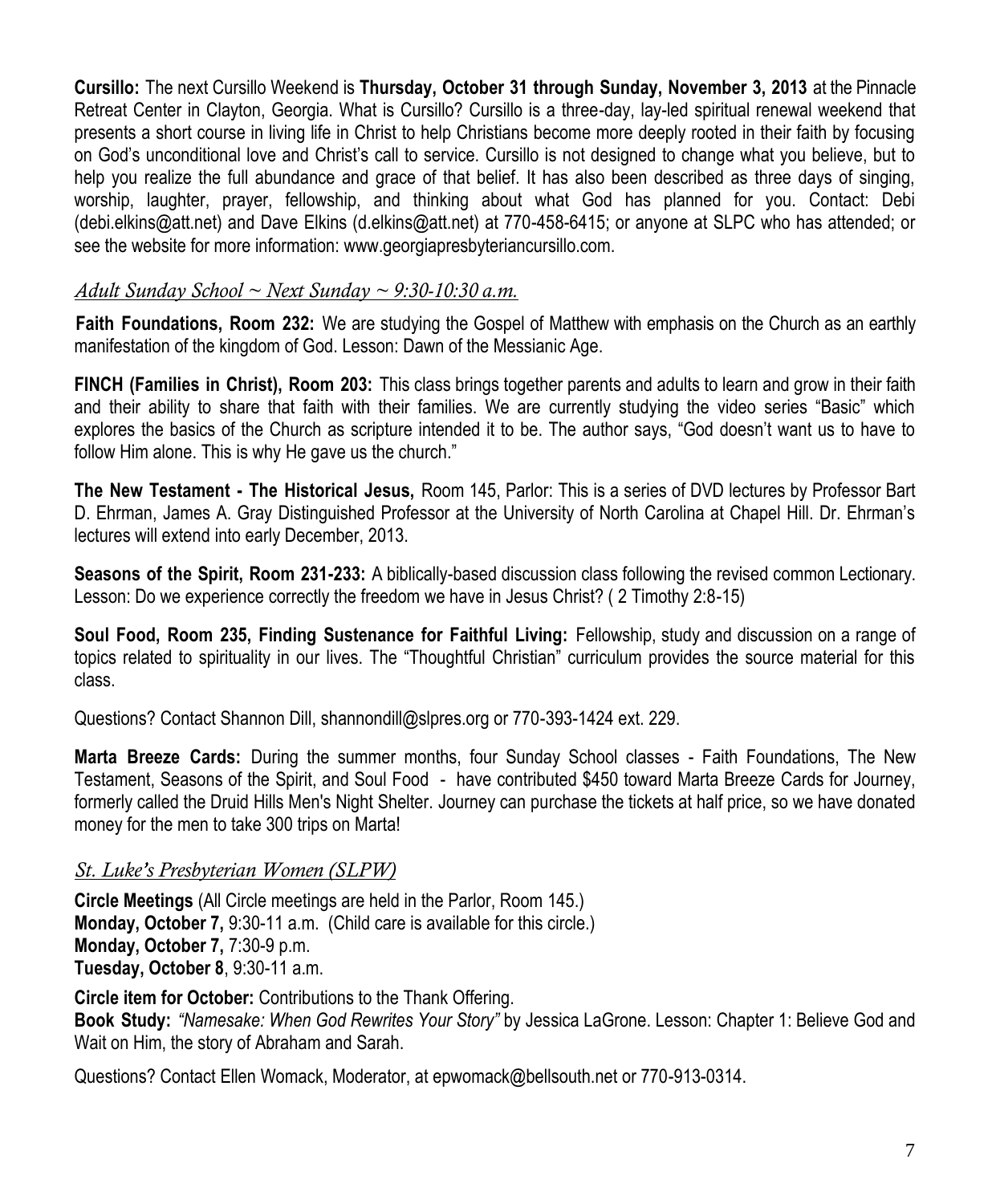#### *Youth Connection (SLYC)*

**Youth Sunday School:** Sundays, 9:30-10:30 a.m. in the Youth rooms.

**Youth Connect:** Sundays, 5-7 p.m., in the Great Hall.

**Youth Choir:** Sundays, 7-8 p.m. in the Choir room.

**FEAST for ALL Youth, Wednesdays**: Dinner together from 5:45-6:25 in the Great Hall; Program from 6:25-7:15 in the Senior High Room. We will check in about the headlines from the news and then spend some time hanging out and re-energizing through recreation.

Questions? Contact Phil at philbrown@slpres.org or 770-393-1424 ext. 238.

#### *News from SPLASH! Children's Ministries*

**Sheppard Hall Greeters Needed:** We really need morning greeters for Sheppard Hall during the Sunday School hour! Please email marcy ellis-williams@mckinsey.com if you can help direct members and visitors to both adult and children's classes from 9:15 until 10:30 for one or more Sundays.

**The Trunk-n-Treat Volunteer Sign-Up Genius is ready:** please tell us how you can help at this church-wide event on Sunday afternoon and evening, October 27. http://bit.ly/slprestnt. If you have any problems signing up, please email Rebecca Strickland (rebstrick@gmail.com).

**Trunk-n-Treat Tickets Go on Sale:** This week you can purchase your dinner tickets. Decide between a barbeque sandwich or chicken tenders from Shane's Rib Shack. Look for them on Sunday mornings, Wednesday night, or anytime in the CE office, Room 136.

Questions? Contact Catherine Anne Thomas at cathomas@slpres.org or 770/393/1424 ext. 228.

# SHARE

**Last Sunday, St. Luke's Church welcomed 33 guests to its worship services.** Each Sunday, many of our pews will have a first-time or repeat visitor. Your warm welcome to our guests expresses the inviting and hospitable character of this congregation. Your smile and welcoming word make a difference.

**St. Luke's Men's Golf Fellowship (SLMGF), October 12 & 19:** Due to Men's Breakfast moving back one week to October 5, the Men's Golf will play the second and third Saturdays during the moth of October. Sign-up at st-lukesgolf@att.net and provide an email address and your cell phone number. Questions? Contact Dave Elkins at d.elkins@att.net or 770-458-6415.

**Jobs & Java - St. Luke's Job Seekers Support Group on Tuesday, October 15:** We will meet at noon in Room 230 for networking and support. For information, contact Jim Garrison, jimgarrison@mindspring.com, or Jared Elliot, jared.elliot@att.net.

**Faith & Film, and Potluck Dinner on Friday, October 18:** All adults are welcome to join us for a potluck dinner and movie in Room 207 in Sheppard Hall (Senior High Room). Dinner starts at 7 p.m. and the movie starts at 7:45 p.m. We will be watching *Parental Guidance with Billy Crystal and Bette Midler.* Please RSVP at connie@salesfitness.com to let Connie and Nick Nicholson know that you are coming and if you would like to help with food.

**Marriage Enrichment Group Monthly Meetings:** Mark your calendars for the third Sunday of the month for our group meetings. Our next two fall meetings are **October 20** and November 17 from 5 to 6:30 p.m., starting in Room 203. Child care is provided. New couples or couples with questions may contact Kimey and Mark Reed at kimeyreed@gmail.com or 404-441-8614.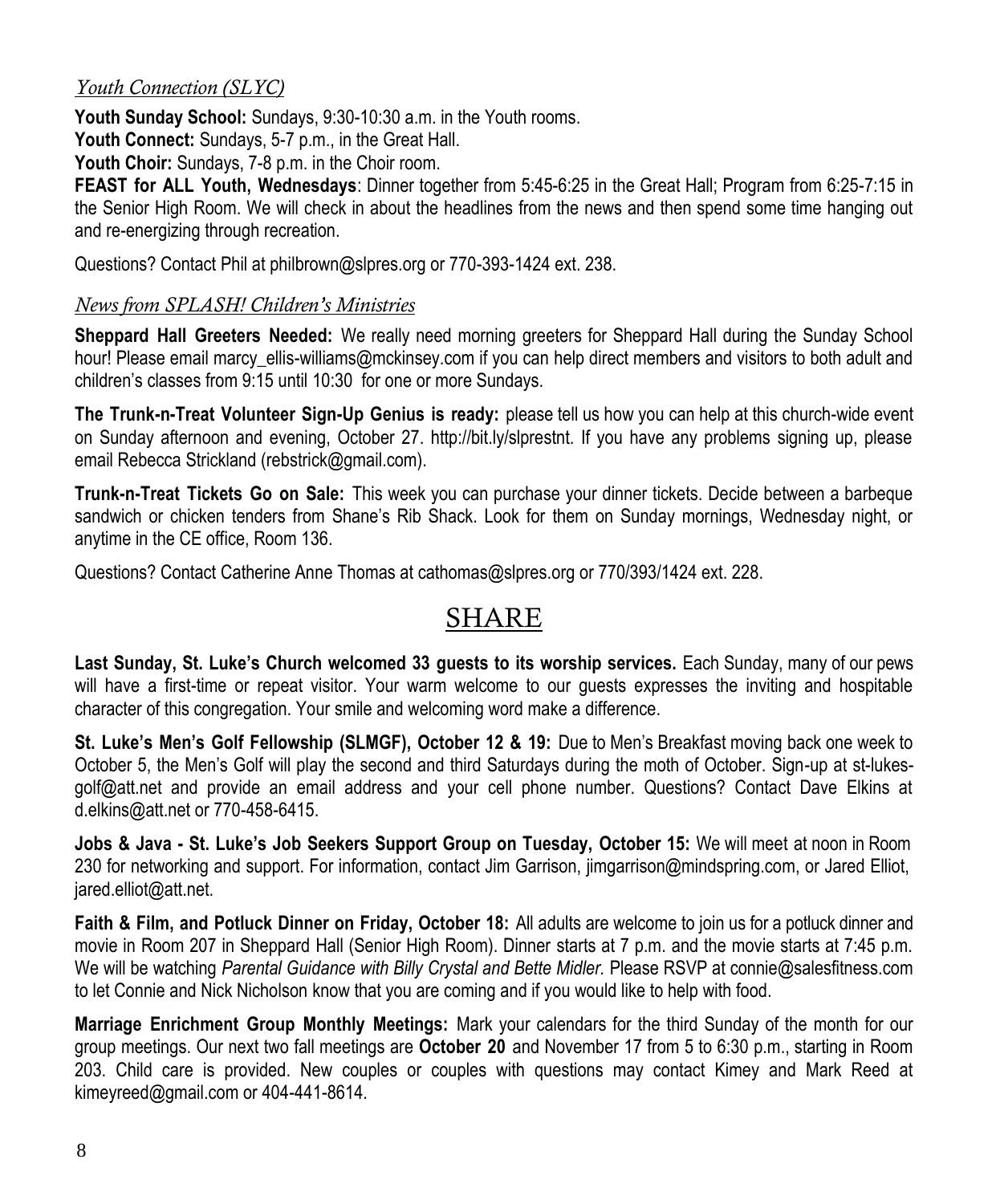**Better Marriages Getaway Weekend for Your Marriage:** Registration is underway for the Better Marriage Getaway Weekend, "Pathways to the Heart", February 14-15, 2014 at the Sea Palms Resort in St. Simons Island, GA. The registration fee is \$225 per couple before January 13 (then \$255). The hotel room is booked separately at \$129 per night. Registration forms can be found at www.BetterMarriagesGA.org or contact Kimey and Mark Reed at kimeyreed@gmail.com or 404-441-8614 for more information. This would be a fantastic Valentine's gift.

**OWLS (Older, Wiser, Loving Seniors), October 22:** Mark your calendars! The OWLS will next gather on **Tuesday, October 22**, for lunch and a program. The cost is \$7/person. Program: The Philip's Tower Celebration Choir will be with us. Please RSVP on the sign-up sheet on the lobby bulletin board.

The OWLS will be preparing a meal for the men at Journey on **Sunday, October 27**. If you would like to participate, contact Ellen Massey at 770-394-9386 and put your name on the sign-up sheet on the lobby bulletin board.

**Men's Breakfast, Saturday, November 9:** Wondering where you are going to have breakfast on Saturday, November 9? Easy answer - Dodd-Sterling UMC at 9:00 a.m. Nothing but goodness will come your way - food, fellowship, and inspiration! Join in the fun as we reconnect with Reverend Melson and our good friends at Dodd-Sterling UMC! We have much to celebrate and much to do in partnership in the years ahead. Address: 3272 Browns Mill Road SE, Atlanta 30354. For any of you who are interested in car pooling, meet in the St. Luke's parking lot on the Manhasset side in time for an 8:15 a.m. departure. I hope you can make it. Questions? Contact Daryl Moore Contact Daryl Moore at H: 770-395-6278, C: 404-993-6203, or ddmoore@yahoo.com.

**Stephen Ministry:** In Jason's sermon last month, The Parable of the Lost Sheep, he spoke of the shepherd's devotion to his flock being so strong that even when one of his sheep strayed, he knew and did all it took to bring that sheep back home. God loves each one of us in that very same way. Stephen Ministers at St. Luke's embrace the belief that each and every one of us is unique and special. It does not matter if most of our members are handling the twists and turns of life well. If one in the congregation is hurting, we hope to be a conduit to God's grace in that individual's life. We offer care, compassion and concern in a confidential manner to any ONE. Our Referrals Leaders, Shannon Dill (770-393-1424 ext. 227) or Laura Strange (770-392-9285) can be the first to lead you.

**The Worship Exploratory Task Force Committee wants to hear from you!** We are engaged in ongoing discussions on how we can better serve our congregants in worship. Please contact a member of the committee or Bruce Jones - chair, [stratocaster2@comcast.net o](mailto:stratocaster2@comcast.net)r 404-304-5346, with your comments, concerns, and suggestions. Members of the committee are Mary Louise Connor, Parker Cutler, Debi Elkins, Jim Giesler, Jill Hudson, Tom Loftis, Clair Maxwell, Wendy Moreland, Paula Morris, Roby Price, Kimey Reed, Edna Schell, Jim Schell and Jason Whitener.

#### *From the Choir Loft:*

Our music routine is a little different this year which makes it easier for more people to participate. Spots are available in all groups, so come join us! We are excited to announce Kelda Hearn as our Cherub Choir director this year. Be a part of the Toys for Tots concert and the Service of Lessons and Carols just around the corner. Enjoy fun and fellowship. Help lead worship and deepen your faith through music. Contact Clair at clairmaxwell@slpres.org or 770- 393-1424 ext. 227 for more information on how to be a part of one of St. Luke's most active ministries.

**Chancel Choir (adults)** Wednesdays, 7:30-9 p.m.

**Festival Ringers (youth & adults)** Wednesdays, 6:15-7:15 p.m.

**Youth Choir (6th-12th grades)** Sundays, 7-8 p.m., in the choir room

**Westminster Choir (2nd-5th grades)** Wednesdays, 5-5:45 p.m. You may register your child at http:// www.signupgenius.com/go/20F0A4EAEA72E5-westminster.

**Cherub Choir (4 years - 1st grade)** Wednesdays, 5:15-5:45 p.m. You may register your child at http:// www.signupgenius.com/go/20F0A4EAEA72E5-cherub.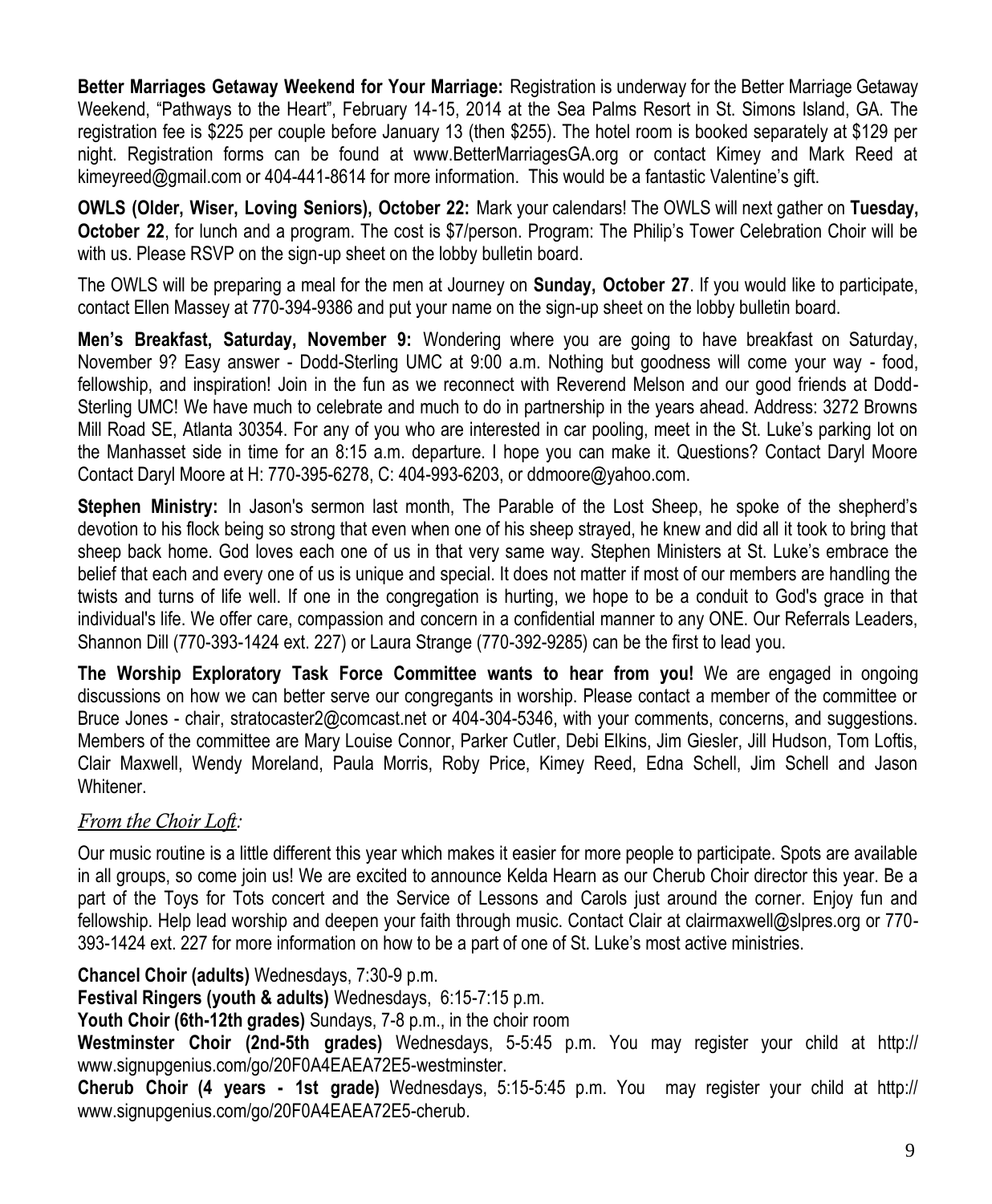### SERVE

**You are invited to Mountain TOP Mission Weekend:** Mountain TOP adult mission weekend is approaching! A group is attending the weekend of **October 31 - November 3**. Financial assistance is available. Please contact Shannon [\(shannondill@slpres.org\)](mailto:shannondill@slpres.org) for more information or to register.

**Thornwell Home Christmas Offering:** For 138 years, Thornwell Home for Children has helped children who suffer from neglect, abuse and abandonment. Thousands of children have been offered hope, healing and successful life stories. St. Luke's Presbyterian Women has supported Thornwell for over 30 years with a special Christmas Offering collected **throughout the month of October**. Per our St. Luke's tradition we ask that everyone contribute a donation in lieu of sending Christmas cards to your St. Luke's Family! Throughout the month of October, there will be pew envelopes as well as envelopes and information in the lobby. Thank you for helping to brighten a child's Christmas morning! Please make **checks payable to Presbyterian Women.** 

**ArtReach for Outreach!** ArtReach for Outreach! The Trinity Alternative Gift market is holding an art contest for children and youth that starts today, **October 6 and runs through Sunday, November 10**. The winning entries will become the front cover for note cards, angel cards, and Christmas cards to be sold in the market in December, as well as for all of our Christmas season bulletins. Drop your completed picture in the red drop-box in the main lobby. Questions? Contact Christine Crutchfield (gafrog01@hotmail).

**Honduras Outreach International (HOI):** Mark your calendars for the "Honduras Comes to Atlanta" event on **Thursday, November 7**, 6:30-9:00 p.m. at the Marriott Courtyard in Decatur, GA. The event will include special guests from Honduras as well as a time to honor Matt Moore, a longtime support of HOI. Tickets are \$80 per person and may be purchased online at www.hoi.org/rsvp or contact Erin Daniel at 404-327-5768.

**Share a Dinner at Journey Night Shelter:** St. Luke's provides dinner on the fourth Sunday of the month for 26 homeless men at Journey (formerly Druid Hills). Volunteers are needed for each month, September 2013 through August 2014. The following dates are still available: February, April, May-July 2014. If you, your family, or group are willing to provide a meal one month, please sign up on the sheet on the lobby bulletin board or you may call Al Bridges at 770-394-6581.

**Buy Some; Share One:** St. Luke's has an ongoing food drive to support local organizations. We ask that *every* time you go to the grocery store, pick up one extra non-perishable item and put it in one of the carts in the main lobby (just inside the doors at the Manhasset entrance) - Buy Some; Share One! The most needed items include: rice, peanut butter, jelly, cereal, canned vegetables, canned meats such as tuna and chicken, and toilet paper. Please help fill the pantry for neighbors seeking assistance. We are now collecting for the Interfaith Outreach Center.

**Get together with some friends for a continental breakfast here at St. Luke's every Sunday morning.** If you and your friends could furnish one of these breakfasts, we will be glad to reimburse you. Please sign up on http://www.signupgenius.com/go/10C094DADAC22AB9-continental or contact Jay Burton, jburton@mfllaw.com.

**Looking to serve your church?** There is a need for those willing to serve in a friendly and welcoming way as ushers. Duties include greeting everyone, passing out bulletins, taking up the offering, directing congregants during communion, and tidying up after worship. Questions? Contact John Tienken, 770-394-1104, tienkenj@gmail.com.

**R.O.C.K. (Reaching Out Through Crocheting & Knitting):** Wednesdays, 10 a.m. - noon. Men and women, young and not quite so young, of varying skill levels (absolute beginners to experts) are welcome! We make a variety of items for outreach projects.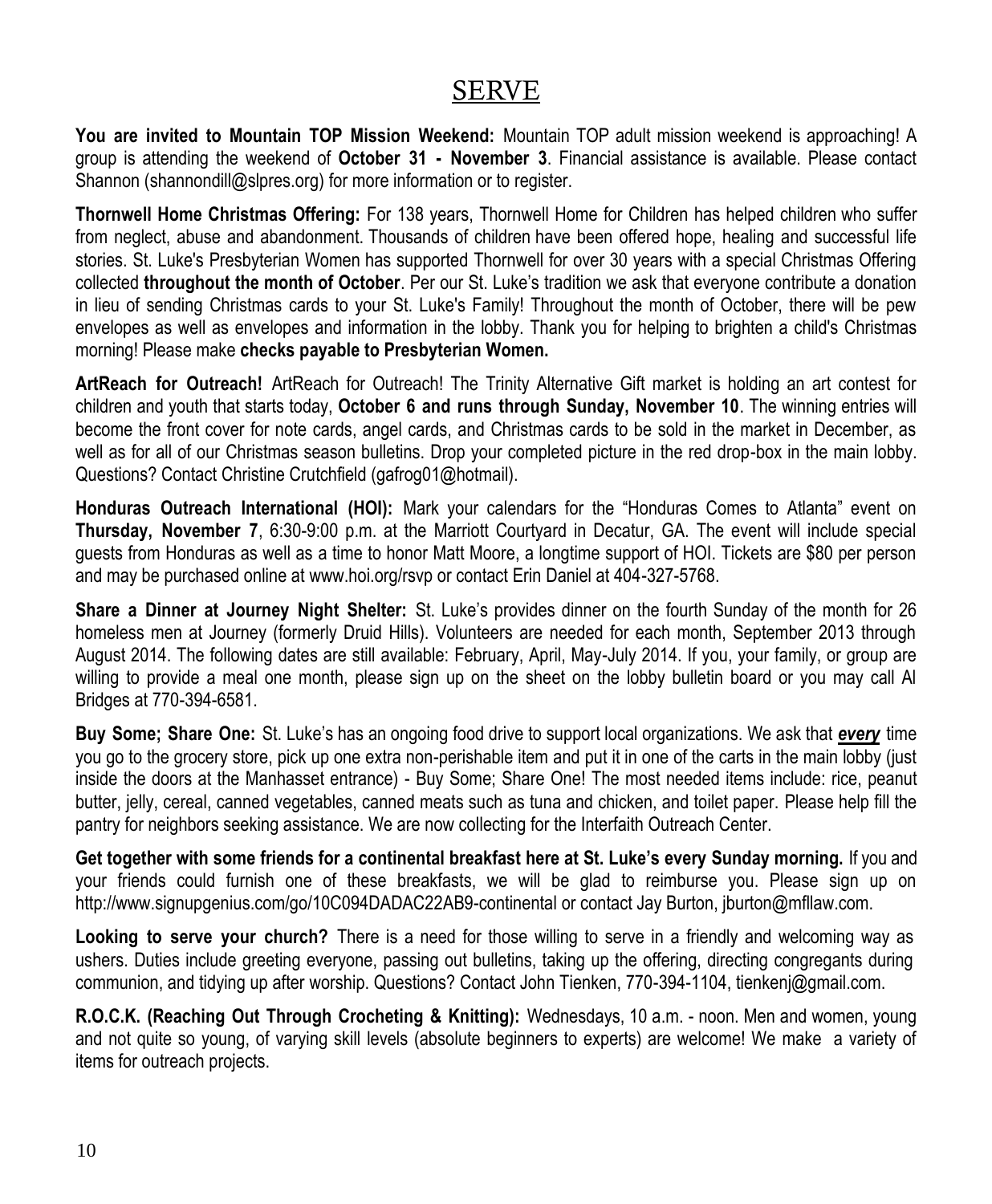**Helping Hands:** This ministry matches short term or emergent needs in the congregation with available resources. Could you use your time and talent to assist someone in the congregation? Examples are setting up or assisting with a computer, driving a member to an appointment, helping change light bulbs. If this interests you, contact Billy Martin, billybeer214@yahoo.com or 770-441-0373. If you need the Helping Hands team, contact your Deacon.

**Looking for a great way to meet other St. Luke's members while serving our congregation?** St. Luke's meal ministry provides meals for families or individuals who are recovering from a recent surgery or illness, suffering from the loss of a loved one, or celebrating the birth or adoption of a new baby. If you are interested in delivering a meal to a congregation member or would like more information, please contact Krissy Williams at bkcook71@yahoo.com.

**Prayer Ministry:** Our St. Luke's Prayer Ministry Team is involved in intercessory prayer. Intercessory prayer is the act of praying on behalf of others. The Bible is clear that Christians are called to be intercessors. If you would like to become a part of the Prayer Ministry Team, contact Paula Barbin, barbin@fulton.K12.ga.us or 678-297-9877.

#### **Family Promise:**

Thanks for another wonderful week hosting Family Promise. It was terrific both seeing many of our volunteer "regulars" back and welcoming 10 more St. Luke's families to volunteering. Any one thing may seem small – bringing food, setting up, hosting in afternoon, serving lunch or dinner, visiting in the evening, spending the night, tearing down, washing linens – but the collective impact is huge. All three families shared how appreciative they were of your sharing your time and church with them.

**Hosting:** We will have another week of volunteer opportunities **November 24 through December 1**. Watch for a signup link.

**Office Angels:** To volunteer, please use SignUpGenius.com, go to "find a registry" and enter [steveray22@gmail.com](mailto:steveray22@gmail.com) to volunteer.

**To Help with Supplies:** The Family Promise Day Center here at St. Luke's is in need of some basic supplies. To see if you can help with any of these supplies, please go to: http://www.signupgenius.com/go/70A0E49A8AB29AB9 fpdaycenter1.

**Newsletter:** To view the latest Family Promise Newsletter, go to http://www.familypromisenfd.org/newsletter.html or pick up a copy in the lobby or narthex kiosks.

#### Elders

**Class of 2014:** Tricia Bridges, Jim Bryant, Faye Cashwell (Clerk of Session), Parker Cutler (Youth Elder), Annie Hardy, Sally Joyce, David King, Dick Miller, John Ray. **Class of 2015:** Jennie Burroughs, Jared Elliot, Tricia Igleheart, Fern Mitropoulos, Mark Reed, Chris Wiseman, Chris Wallace, Les Woodsides. **Class of 2016:** Rich Crutchfield, Mary Guerrant, Tom Loftis, David McKenney, Wayne Radloff, Mark Ryan, David Tharp, Allison Thornton.

#### Deacons

**Class of 2014:** Diane Beidl, Jay Burton, Jim Giesler (Moderator), Joyce Johnson, Jean Kammerer, Paula Morris, Luis Sepulveda, Carol Sweigert, Kris Turnbull. **Class of 2015:** Maria Barnhart, Matt Biggerstaff, Sarah Caverhill, Peter Keohane, Julie Knotts, Billy Martin, Gena Spears, Taylor Vivian, Krissy Williams. **Class of 2016:** Sandra Clay, Amanda Dunnick, Shawn Hamlin, Niki Rabren, Katherine Robeson, Rebecca Strickland, Jenny Troha, Michelle Vail, Meg Wallace.